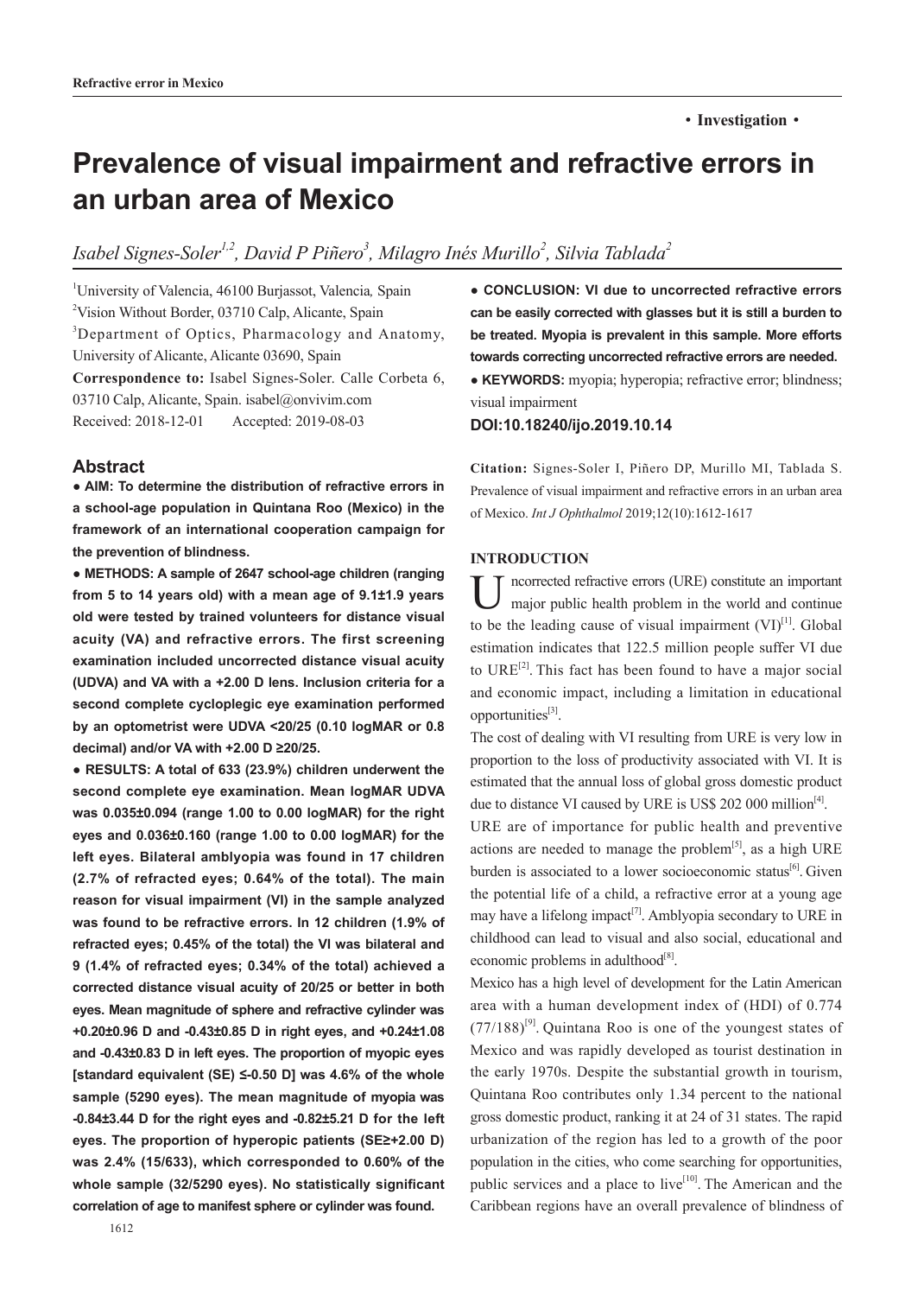0.45/1000, although the available data for these region show a wide disparity<sup>[11]</sup>.

In this study, we evaluated the distribution of the refractive errors in school-age children of the suburbs of Cancun (Mexico). Although access to a vision specialist is available in the area, the low income families cannot afford the expenses of a specialist consultation plus the cost of the glasses as this must be covered by the patient, which is impossible for most people living in this area. Volunteers from the non-governmental organization "Vision Without Borders" invited by local associations ("Manos de apoyo y vida" and "Embracing the word Mexico") screened school children, providing glasses to those needing them.

The aim of this study is to report the prevalence of URE and VI in this specific region. There are few publications regarding the prevalence of refractive error in children in Mexico. A study evaluating the refractive error in different states of Mexico did not include Quintana Roo<sup>[12]</sup>.

# **SUBJECTS AND METHODS**

**Ethical Approval** The principles outlined in the Declaration of Helsinki were followed. Consent was obtained from the parents for the study after explanation of the nature and possible consequences of the study.

**Sample Selection** A total of 2942 children attending 4 primary schools in Cancun (Mexico) were enumerated, and of these 2647 (89.9%) were included for eye examination in February 2014 because they were present on the day of the examination. The schools were contacted in advance by local people who informed them about the eye examination campaign.

All parents were informed prior to the date of examination about the eye screening activity and that all children attending the school would be examined during the two weeks of the program. The study was cross-sectional, with the objective of evaluating the prevalence of refractive errors and their impact on VI in the area.

**Examination Protocol** The protocol for examining the children was divided into two parts. Visual screening was performed on all subjects by a trained non-eye care group of volunteers guided by an optometrist. This test included uncorrected distance visual acuity (UDVA) (E Snellen chart at 5 m), pinhole VA and VA with  $a + 2$  D lens. The purpose of assessing VA with  $a + 2$  D lens was to detect cases of hyperopia. Patient name, school, class, age and sex were also recorded. The inclusion criteria for a further comprehensive examination was UDVA of 20/25 or worse or VA with +2 D of 20/25 or better.

The second revision was carried out by three experienced optometrists on those children who fulfilled the criteria and included the following: ocular motility, retinoscopy, cycloplegic and subjective refraction and dilated fundus examination. Cycloplegic refraction was measured 30min after instilling 2 drops of 1% cyclopentolate, each administered 5min apart. Additionally, anterior segment integrity was explored by means of a portable slit lamp.

The refractive errors were classified according to the magnitude of the spherical equivalent (SE): sphere+1/2 cylinder. Myopia was classified as a SE  $\leq$ -0.50 D, hyperopia as a SE  $\geq$ +2.00 D, and astigmatism equal or higher than 0.75 D (minus cylinder form was used) $^{[13]}$ .

Children were considered as myopic if one or both eyes were myopic (including antimetropic patients), hyperopic if one or both eyes were hyperopic as long as neither eye was myopic, and emmetropic if neither eye was myopic nor hyperopic $[14]$ .

The prevalence of refractive errors was calculated on the assumption that eyes with normal or near-normal vision  $(VA \ge 0.8)$  were emmetropic. This hypothesis was made considering the fact that subjective refraction data were not available for this type of eyes. According to WHO definitions, a logMAR UDVA between 0.5 and 1.0 (between 0.05 and 0.3 in decimals) is considered as VI and logMAR UDVA lower than 0.5 (0.05) as blindness<sup>[15]</sup>.

We define amblyopia as a difference of two lines or more between the two eyes or a corrected distance visual acuity (CDVA) of 20/30 or worse. The term VI comprises category 0 for mild or no VI (VA≥0.3), category 1 for moderate VI  $(0.3 \ge VA \ge 0.1)$ , category 2 for severe VI  $(0.1 \ge VA \ge 0.05)$ , categories 3, 4 and 5 for blindness and category 9 for unqualified  $VI^{[16]}$ . We considered VI as a logMAR UDVA between 0.5 and 1.0 (0.05 and 0.3 decimal), which includes moderate and severe VI.

**Refraction Notation**The spherocylindrical refractions obtained were converted to vectorial notation using the power vector method described by Thibos and Horner. With this procedure, any spherocylindrical refractive error can be enunciated by 3 dioptric powers: M,  $J_0$  and  $J_{45}$ , with M being a spherical lens equal to the SE of the given refractive error, and  $J_0$  and  $J_{45}$  two Jackson crossed cylinders equivalent to the conventional cylinder. These numbers are the coordinates of a point in a three-dimensional dioptric space  $(M, J_0, J_4)$ . The length of this vector is a measure of the whole blurring strength B of a spherocylindrical refractive error.

In accordance with the power vector method, manifest refractions in conventional script notation [S (sphere), C (cylinder)  $\times \varphi$  (axis)] were converted to power vector coordinates and overall blurring strength (B) by the formulas: M=S+C/2;  $J_0=(-C/2) \cos(2 \varphi)$ ;  $J_{45}=(-C/2) \sin(2 \varphi)$ ; and  $B=(M^2+J_0^2+J_{45}^2)^{1/2}.$ 

**Statistical Analysis** Data analysis was performed using the software SPSS for Windows version 19.0 (IBM, Armonk, NY, USA). Mean, standard deviation (SD) and range for each of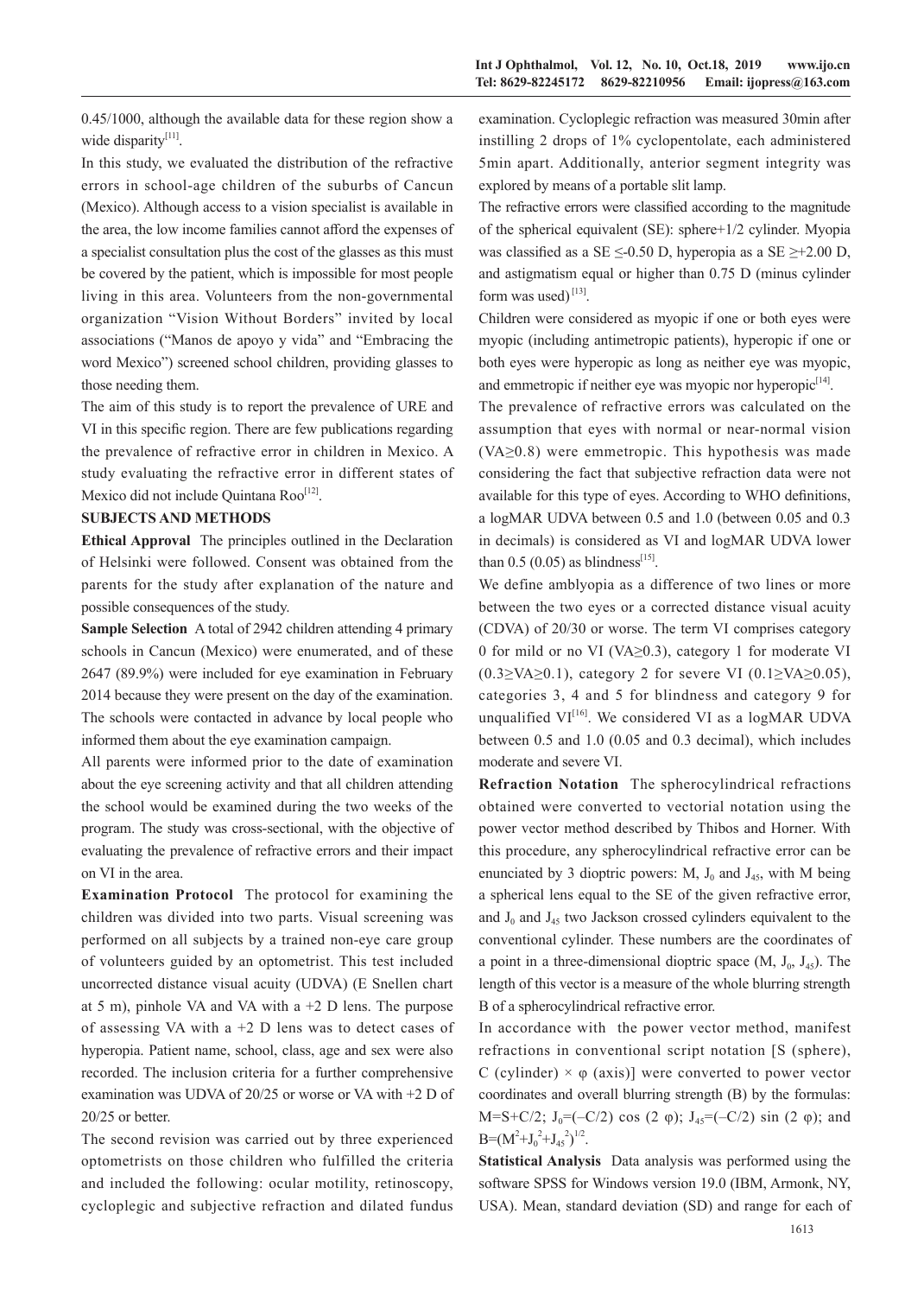#### **Refractive error in Mexico**

| Table I Schools visited in the servening campaign performed and the number of emidient tested in each one |                   |                               |                          |                    |  |  |
|-----------------------------------------------------------------------------------------------------------|-------------------|-------------------------------|--------------------------|--------------------|--|--|
| School name                                                                                               | Children screened | Children with $VA \geq 20/25$ | Refracted by optometrist | Glasses prescribed |  |  |
| Año Del Centenario                                                                                        | 764               | 562                           | 202                      | 26                 |  |  |
| Enrique Estrella Oxte                                                                                     | 846               | 610                           | 236                      | 29                 |  |  |
| Pedro Balado                                                                                              | 622               | 461                           | 161                      | 23                 |  |  |
| Diego Rivera                                                                                              | 710               | 484                           | 226                      | 29                 |  |  |
| Missing data                                                                                              | $-297$            | $-105$                        | $-192$                   |                    |  |  |
| Total                                                                                                     | 2645              | 2012                          | 633                      | 107                |  |  |

**Table 1 Schools visited in the screening campaign performed and the number of children tested in each one**

| Table 2 Summary of the refractive outcomes in conventional and vector notation. |  |  |
|---------------------------------------------------------------------------------|--|--|
|---------------------------------------------------------------------------------|--|--|

| Refractive parameters | Right eye, mean (SD) | Right eye (range)        | Left eye, mean (SD) | Left eye (range)         |
|-----------------------|----------------------|--------------------------|---------------------|--------------------------|
| Sphere $(D)$          | $+0.20(0.96)$        | $-4.00$ to $+12.00$      | $+0.24(1.08)$       | $-3.25$ to $+12.50$      |
| Cylinder(D)           | $-0.43(0.85)$        | $-5.00$ to $0.00$        | $-0.43(0.83)$       | $-5.00 \text{ to } 0.00$ |
| SE(D)                 | $-0.01(0.89)$        | $-5.00$ to $+11.25$      | $+0.02(1.02)$       | $-3.50$ to $11.50$       |
| $J_0$                 | $+0.17(0.43)$        | $-1.75$ to $+2.46$       | $+0.17(0.42)$       | $-1.00$ to 2.35          |
| $J_{45}$              | $-0.01(0.13)$        | $-0.98$ to $+0.88$       | $-0.01(0.11)$       | $-0.87$ to $+0.64$       |
| B(D)                  | $+0.56(0.85)$        | $0.00 \text{ to } 11.27$ | $+0.57(0.96)$       | $0.00 \text{ to } 11.54$ |

the parameters were calculated. Normality of data samples was confirmed by the Kolmogorov-Smirnov test. The degree of correlation between different clinical variables was assessed using the coefficient of correlation (Pearson or Spearman depending on whether the condition of normality could be assumed). Correlations were considered to be statistically significant when *P*-value was <0.05.

### **RESULTS**

A total of 2647 children (aged 5-14y) with a mean age of 9.1 $\pm$ 1.9 years old were screened. Of them, a total of 633 (23.9%) who had a UDVA  $\leq$ 20/25 (0.10 logMAR or 0.8) decimal) and/or VA with +2.00 D ≥20/25 underwent a second full eye examination by an optometrist. The gender distribution of the total sample was even, with 51.2% of males. The 40% of subjects were aged 8 or younger. According to the Kolmogorov-Smirnov test, UDVA and CDVA for right and left eyes were not normally distributed (*P*<0.001). Likewise, refractive data (*P*<0.001) were also found to be not normally distributed in our sample.

Table 1 shows the number of school-age children screened, the number of children refracted by optometrists and the glasses prescribed in each school.

**Visual Outcomes** Mean logMAR UDVA was 0.035±0.094 (range 1.00 to 0.00 logMAR) for the right eyes and  $0.036\pm0.160$  (range 1.00 to 0.00 logMAR) for the left eyes. Mean logMAR VA with +2 D was 0.036±0.094 (range 1.00 to 0.00 logMAR) for both eyes of the total sample of children.

An UDVA of 20/25 (0.1 logMAR, 0.8 decimal) or better and 20/200 (1 logMAR, 0.1 decimal) or worse was found in the better eye in 94% and 0.3% of eyes, respectively. VI was found in 23 (0.5%) right eyes and 28 (0.7%) left eyes of the total. Amblyopia was found in 27 right eyes (2.1% of refracted eyes,

1% of the total) and in 28 left eyes (2.2% of refracted eyes, 1% of the total). Bilateral amblyopia was found in 17 children (2.7% of refracted eyes, 0.64% of the total).

Refractive errors were found to be the main reason for VI in the sample analyzed. Of the 23 children with VI (23/2645, 0.87% of the total) in the right eye and 28 (28/2645, or 0.86%) in the left eye, 16 (69.5%) and 19 (67.8%) right and left eyes achieved a CDVA of 20/25 or better with refractive correction. In 12 children, the VI (12/633 or 12/2645) was bilateral and 9 of these achieved a CDVA of 20/25 or better in both eyes. VI was also caused by retinal problems 2/23 (8.7%) in right and 2/28 (7.1%) left eyes respectively, and unknown causes in 5/23 (21.7%) right and 7/28 (25%) left eyes.

**Refractive Outcomes** Table 2 summarizes the refractive data in conventional format as well as in vector notation. Mean magnitude of sphere and refractive cylinder was +0.20±0.96 D and -0.43±0.85 D in right eyes, and +0.24±1.08 and -0.43±0.83 D in left eyes.

The proportion of myopic eyes (SE $\leq$ -0.50 D) was 19.6% (124/633) for the right eyes and 18.9% (120/633) for the left eyes of the refracted children which corresponded to 4.6% of whole sample (244/5290 eyes). If we consider myopia as a SE≤-0.75 D, then the mean data for both eyes was 12.8% (81/633) and of the total sample 3.1% (162/5290). Mean magnitude of myopia was -0.84±3.44 D for the right eyes and -0.82±5.21 D for the left eyes. The percentage of myopia in the sample according to these further definitions was: SE≤-1.00 D 9.6% (61/633) for the right eye and 9.1% (58/633) for the left eye. A SE $\leq$ -3.00 D was found in 0.6% (4/633) in both eyes.

The proportion of hyperopic patients (SE≥+2.00 D) was 2.4% (15/633) for the right eyes and 2.7% (17/633) for the left eyes of the refracted children which corresponded to 0.60%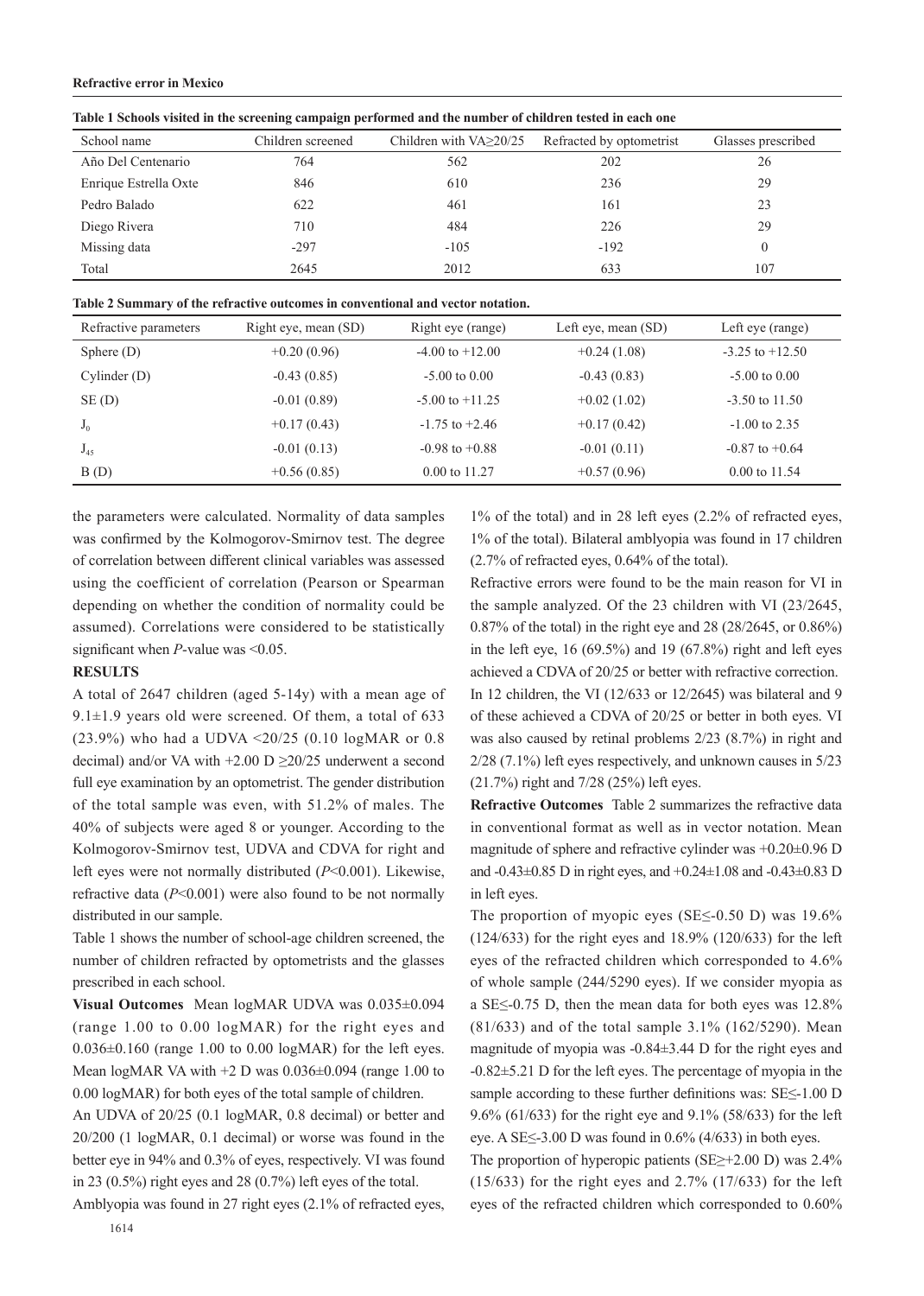of the whole sample (32/5290 eyes). If we define hyperopia as  $SE \geq +1.00$  D, then the total percentage would be 1.7% (90/5290).

If we define myopia as SE≤-0.50 D (244 eyes) and hyperopia as SE≥+1.00 D (90 eyes), then the incidence of refractive errors was 6.3%.

Refractive astigmatism of 0.75 D or more was present in 22.3% (141/633) of the right eyes (5.3% of the whole sample) and in 23% (146/633) of left eyes (5.5% of the whole sample). No statistically significant correlation of age with manifest sphere (right eye: *r*=-0.06, *P*=0.15; left eye: *r*=-0.02, *P*=0.55) or SE (right eye: *r*=-0.07, *P*=0.07; left eye: *r*=-0.04, *P*=0.29) was found. Likewise, no significant correlation of age with manifest cylinder was found either (right eye:  $r = -0.02$ ,  $P = 0.63$ ; left eye: *r*=-0.04, *P*=0.29).

#### **DISCUSSION**

The South American population encompasses a widely diverse group of nations, with some of them suffering significant social differences in the population. In the current study, we have evaluated the prevalence of VI in a child population of Mexico in the suburbs of Cancun (Quintana Roo). This area is especially relevant because a total of 7% of the population live in conditions of extreme poverty according to the annual report of Sedesol (Secretariat of Social Development, Mexico)<sup>[17]</sup>, with no access to specialized eye care services. To our knowledge, this is the first study reporting the outcome of a massive screening visual campaign in this area. Screening programs bring to light an increased knowledge of vision disorders and can help us to manage them<sup>[18]</sup>.

**Distribution of Refractive Data** According to a Metaanalysis that reviewed 163 articles on refractive error, the prevalence of child myopia SE≤-0.50 D in the Americas was found to be 8.4%, a lower number compared to the prevalence of 19% in our study<sup>[19]</sup>. In 2003, the prevalence of myopia was studied in a child population aged 12 to 13 years old from Monterrey (Mexico). The authors report a prevalence of myopia SE≤-0.50 D of 44%, whereas bilateral myopia was present in 37% of children in comparison to the prevalence of myopia in our study of 19%. In the total sample, high myopia SE $\leq$ -5.00 D was found in 1.4%<sup>[20]</sup>. This difference may be explained in part by the difference in the age of the children included in each study, with older children included in the Monterrey study. When our results were analyzed for the subgroup of patients of 12 to 13 years old from our sample, the prevalence of monocular and bilateral myopia (SE≤-0.50 D) was 29.5% and 27.9%, respectively. These values were closer to those reported by Villarreal *et*  $al^{[20]}$  in an age-matched child population from Monterrey (Mexico).

Concerning the SE, we found in our sample a mean value of  $-0.01\pm0.89$  D and  $+0.02\pm1.02$  D in right and left eyes,

respectively. These mean values contrast with those found by our research group using the same methodology in other rural areas of different countries (Paraguay, -0.25±1.44 D; Kenya,  $-0.32 \pm 1.36$  D)<sup>[21-22]</sup>. Likewise, Choong *et al*<sup>[23]</sup> found in a Malaysian young population a mean binocular subjective refraction of -0.62±2.51 D (95%CI -1.07 to -0.16), which is also a higher myopic outcome than our mean SE. The result obtained in our sample may seem contradictory considering the global outcome reported in scientific journals of the myopic epidemy around the world<sup>[24]</sup>. However, it should be considered that definitions of myopia may differ between studies. Likewise, the prevalence of refractive errors varies significantly when rural and urban populations are compared, suggesting that environmental factors are crucial in the distribution of the refractive errors in a specific population. This has been also confirmed after a careful analysis of the peer-review literature on epidemiology of refractive errors<sup>[18]</sup>.

Mean refractive vector parameters were more hyperopic than those reported in other studies  $(J_0: 0.17\pm0.43)$  D,  $J_{45}$ : -0.01 $\pm$ 0.13, B: 0.56 $\pm$ 0.85 D, right eye;  $J_0$ : 0.17 $\pm$ 0.42 D, J<sub>45</sub>: -0.01±0.11, B: 0.57±0.96 D, right eye)<sup>[21-22]</sup>. In Paraguay, our research group found more negative values for astigmatic power vector components  $(J_0: -0.08 \pm 0.70 \text{ D}, J_4; -0.02 \pm 0.29,$ B:  $1.07\pm1.25$  D)<sup>[21]</sup>, as well as in a rural population of Kenya<sup>[22]</sup>. **Prevalence of Myopia and Hyperopia** Myopia and hyperopia definitions vary from one paper to another. Some authors prefer to define myopia as SE≤-0.50 D and hyperopia as a SE $>$ +0.50 D<sup>[25-26]</sup>. However, a bilateral myopia of -0.50 D can prevent a child from seeing the blackboard, whereas a hyperopia of +1.50 D cannot. In our sample, we found a proportion of eyes with SE≤-0.50 D of 19.6% and 18.9% for right and left eyes, respectively (4.6% of the total). The total prevalence is lower than the proportion of 21% found in Los Angeles for children who underwent cycloplegia in a study using the same definition of myopia but in younger children (preschool children of 3-5 years old)<sup>[27]</sup>. However, as previously mentioned, the prevalence of myopia found in our series was higher than those values reported in other studies performed in the Americas<sup>[20,28-29]</sup>. Carter *et al*<sup>[28]</sup> reported a prevalence from 1.2% to 1.4% according to the ethnicity in a study performed in Asuncion, Paraguay. Galvis *et*  $a^{[29]}$ found that the prevalence of myopia was higher in urban areas compared to rural ones in Colombia. For 15 year olds the prevalence of myopia SE  $\leq$ -0.50 D was 14.7%, lower than that found in our study. In contrast, the prevalence of myopia obtained in our series is lower than values reported in European<sup>[30-31]</sup> and Asian countries<sup>[32-33]</sup>.

Besides some differences in the way of reporting refractive errors between studies, other factors such as exposure to risk factors may account for this. One of these factors is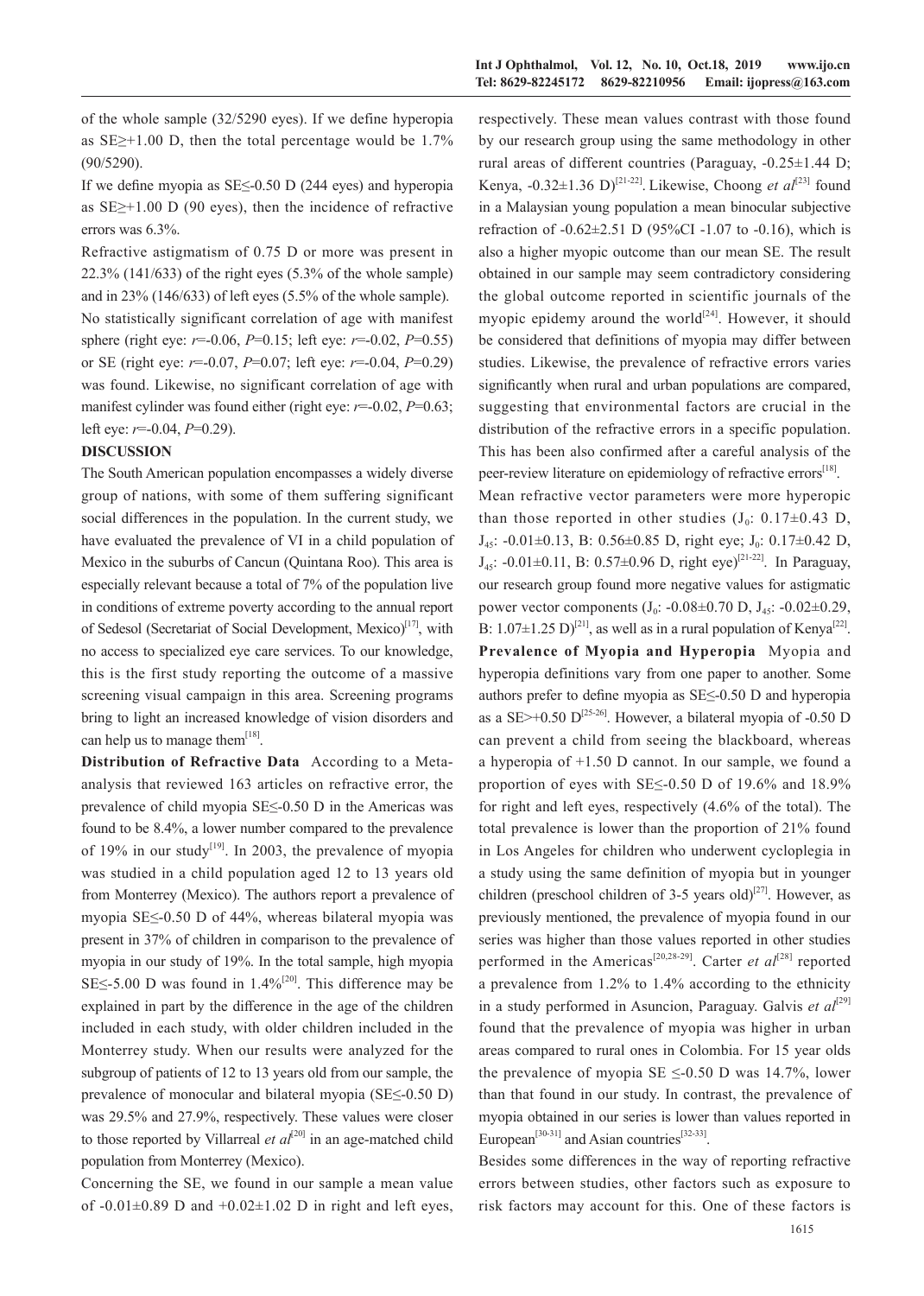#### **Refractive error in Mexico**

time spent outdoors<sup>[34]</sup> which may be a critical issue for this higher prevalence of myopia in the Mexican area evaluated. This hypothesis should be confirmed in future studies on the prevalence of myopia in Mexico. One additional finding confirming a differential behavior compared to European and Asian countries is the absence of correlation between age and refractive errors, with no higher levels of myopia concentrated in older groups of children.

Concerning, the proportion of hyperopes, defined as an SE $\geq$ +2.00 D, this was 0.6% in our total sample (2.5% of the refracted eyes). This percentage was slightly higher than that reported by our research group in a rural area of Paraguay<sup>[21]</sup> (0.2%) using the same definition of hyperopia, and lower than that found in another rural area of Kenya  $(4\%)^{[22]}$ . The prevalence of hyperopia in our population was consistent with that reported in Asian countries<sup>[35-36]</sup>, but lower than prevalence reported in other American countries<sup>[29]</sup>. Specifically, a recent Meta-analysis showing global and regional estimates of prevalence of refractive errors, indicated that the estimated prevalence pool (EPP) in children with hyperopia was 4.6% (95%CI: 3.9-5.2). Specifically, the EPP of hyperopia ranged from 2.2% in South-East Asia to 14.3% in the Americas<sup>[19]</sup>.

**Prevalence of Visual Impairment** Refractive error was the main reason for VI in the sample studied, as in other rural areas of other countries evaluated by our research group<sup>[21-22]</sup>. This confirms that most VI in the area evaluated is avoidable only by prescribing and providing spectacle correction. This contrasts with the outcomes reported in other low income countries, with ocular comorbidities such as glaucoma being one of the main factors associated to VI. Alabi *et al*<sup>[37]</sup> identified in schoolchildren from the Ogun State of Nigeria that the most common ocular morbidities associated to VI were refractive errors 39.7%, high/asymmetrical vertical cupto-disc ratio (suggestive of glaucomatous optic neuropathy) 33.5%, allergic conjunctivitis 19.2%, corneal opacity 2.7% and lenticular opacity 2.2%.

Regarding amblyopia, the percentage reported in our study (around  $1\%$ ) was consistent with that reported in other Asian<sup>[38]</sup> and American countries<sup>[21]</sup>. Xiao *et al*<sup>[39]</sup> using data from the multi-country refractive error study in children found that the prevalence of amblyopia varied with ethnicity and was highest in Hispanic children (1.43%), of this only 0.17% being bilateral, compared to our sample with 0.64% of bilateral amblyopia.

**Limitations and Final Conclusions** This study has some drawbacks, such as its design. A population-based study would have been a more suitable design. However, given the lack of information about the distribution of refractive errors in the area evaluated, we believe that our data can be of interest for the scientific community.

In conclusion, the main cause of VI in schoolchildren from the Quintana Roo region of Mexico was the presence of refractive errors, with a minimal incidence of ocular comorbidities and amblyopia. The prevalence of refractive errors was consistent with global estimates, showing a higher proportion of myopes than hyperopes. However, the prevalence of refractive errors in the sample evaluated was lower than those values reported in other low-income countries.

#### **ACKNOWLEDGEMENTS**

**Conflicts of Interest: Signes-Soler I,** None; **Piñero DP,** None; **Murillo MI,** None; **Tablada S,** None. **REFERENCES**

1 Naidoo KS, Leasher J, Bourne RR, Flaxman SR, Jonas JB, Keeffe J, Limburg H, Pesudovs K, Price H, White RA, Wong TY, Taylor HR, Resnikoff S; Vision Loss Expert Group of the Global Burden of Disease Study. Global vision impairment and blindness due to uncorrected refractive error, 1990-2010. *Optom Vis Sci* 2016;93(3):227-234.

2 Pascolini D, Mariotti SP. Global estimates of visual impairment: 2010. *Br J Ophthalmol* 2012;96(5):614-618.

3 Jaggernath J, Naidoo K. Uncorrected refractive errors. *Indian J Ophthalmol* 2012;60(5):432.

4 Fricke TR, Holden BA, Wilson DA, Schlenther G, Naidoo KS, Resnikoff S, Frick KD. Global cost of correcting vision impairment from uncorrected refractive error. *Bull World Health Organ* 2012;90(10): 728-738.

5 Chan VF, Mebrahtu G, Ramson P, Wepo M, Naidoo KS. Prevalence of refractive error and spectacle coverage in Zoba Ma'ekel Eritrea: a rapid assessment of refractive error. *Ophthalmic Epidemiol* 2013;20(3):131-137.

6 Lou LX, Yao CL, Jin YH, Perez V, Ye J. Global patterns in health burden of uncorrected refractive error. *Invest Ophthalmol Vis Sci* 2016;57(14): 6271-6277.

7 Courtright P, Hutchinson AK, Lewallen S. Visual impairment in children in middle- and lower-income countries. *Arch Dis Child* 2011;96(12): 1129-1134.

8 Resnikoff S, Pascolini D, Mariotti SP, Pokharel GP. Global magnitude of visual impairment caused by uncorrected refractive errors in 2004. *Bull World Health Organ* 2008;86(1):63-70.

9 Programme UND. Human Development Indices and Indicators: 2018 Statistical Update. http://hdr.undp.org/sites/all/themes/hdr\_theme/countrynotes/MEX.pdf.

10 Lanzafame F, Quartesan A. Pobreza en áreas centrales urbanas. Manual de consulta para profesiones: Banco Interamericano de Desarrollo; 2009.

11 Muñoz B, West SK. Blindness and visual impairment in the Americas and the Caribbean. *Br J Ophthalmol* 2002;86(5):498-504.

12 Gomez-Salazar F, Campos-Romero A, Gomez-Campaña H, *et al*. Refractive errors among children, adolescents and adults attending eye clinics in Mexico. *Int J Ophthalmol* 2017;10(5):796-802.

13 He MG, Huang WY, Zheng YF, Huang L, Ellwein LB. Refractive error and visual impairment in school children in rural southern China. *Ophthalmology* 2007;114(2):374-382.